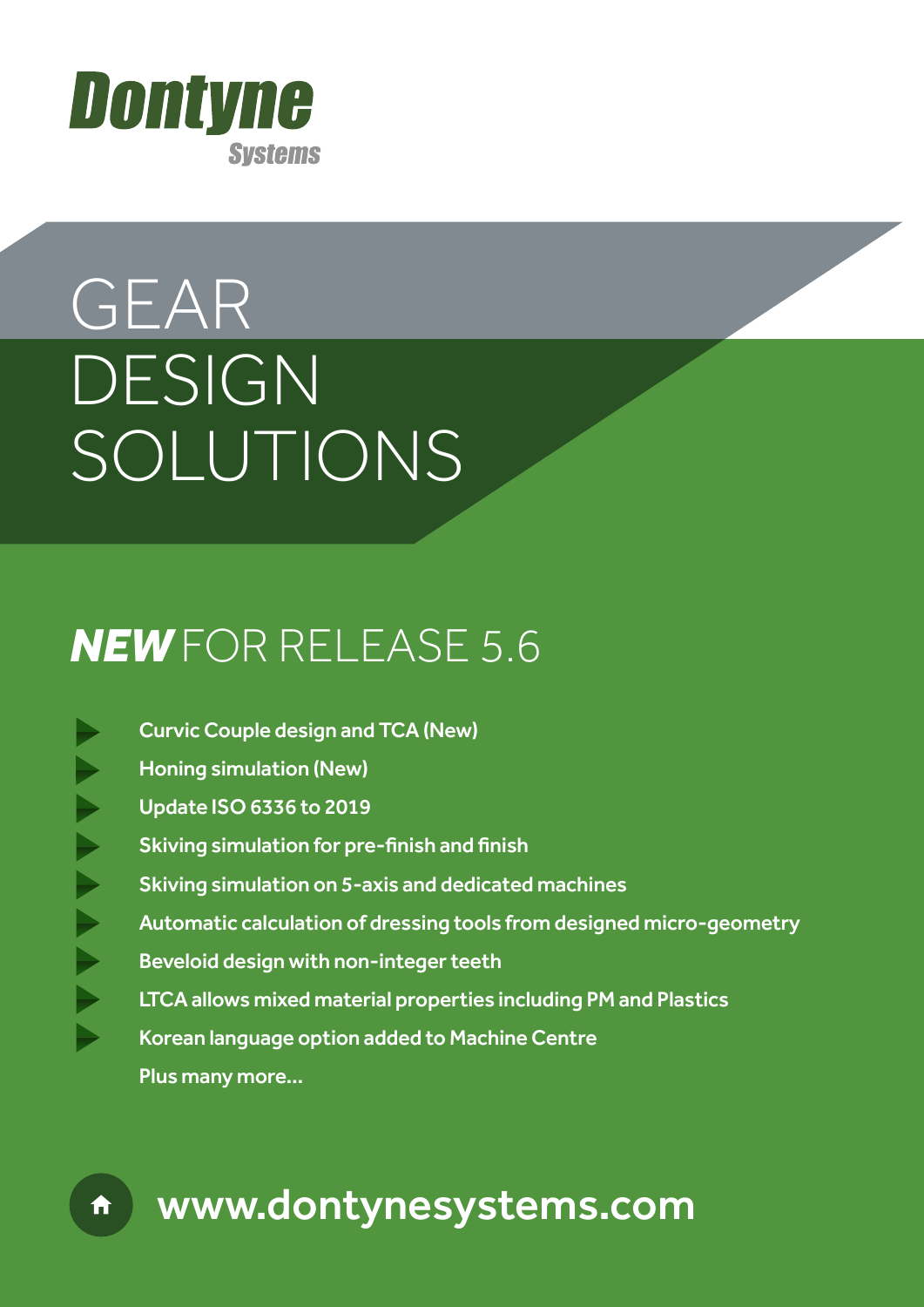### RELEASE 5.6

### GEAR PRODUCTION SUITE

IDEAL PLATFORM FOR INTEGRATED GEAR DESIGN AND MANUFACTURE

Following on from our Release 5.5 in 2018, we are pleased to announce a new Sub Release for the Gear Production Suite. There are some important updates to Standards such as ISO 6336 for widespread use in our customer base, and some improvements to functionality in Beveloid design, LTCA for mixed materials, and machine simulations for Hobbing, Profile Grinding, and Skiving for use as pre-finishing process. We have introduced Honing to compliment the Skiving functionality, and a Curvic Couple design and LTCA for the aerospace industry. More detailed illustrations of these changes in PDF are available on the website.

**Customers can request an update via support@dontynesystems.com. For a live demo of the software contact us info@dontynesystems.com and we will agree a suitable time for a webinar for you and your colleagues.**

#### GENERAL OPERATION

**Manual licence check in/out for floating licences**

**Administrator added to licence system**

**Machine Centre and Inspection Centre modules as Stand Alone Installation (considers single component production ideal for integration to other systems)**

#### GEAR DESIGN PRO

Spur & Helical / Standard / GDP Spur & Helical ISO 6336 update.

Main changes are :-

- **New factor f epsilon for Form factor YF**
- **New factor fZCa for contact factors ZB and ZD**
- **Helix angle factor Ybeta**
- **Formulas 33 to 61 implemented for shaped fillets internal and external**
- **Spur & Helical / Standard / Additional IGES output for cutting blanks**
- **Beveloid / Standard / Sectors with non-integer teeth**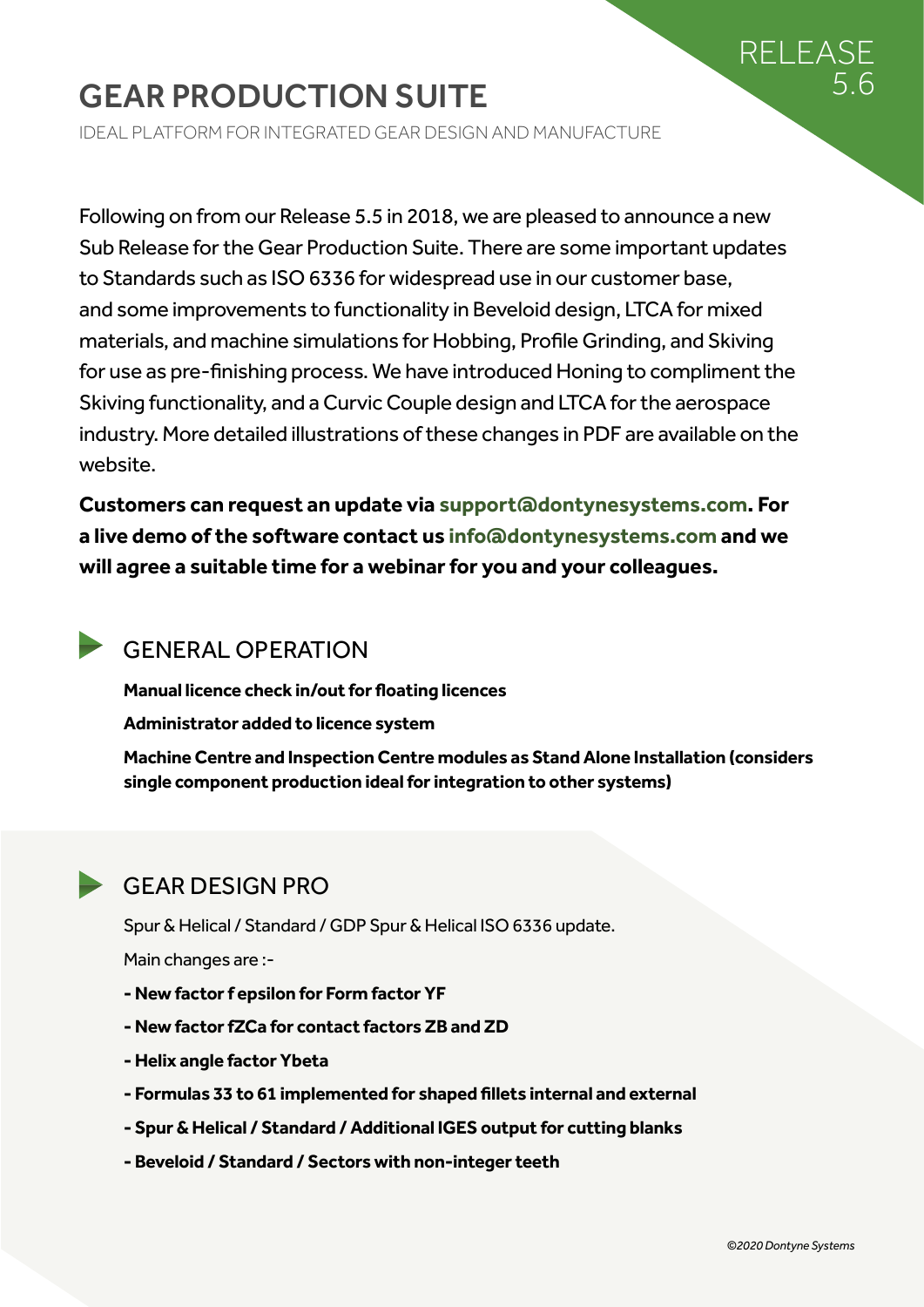

#### MACHINE CENTRE



- **• Honing simulation (NEW)** *NEW*
- **• Skiving / Standard / Add definition of protuberance on tool for simulation as pre-finish process -with Validation**
- **Skiving / Standard / simulate by dedicated or 5-axis machine - with Validation**
- **Hob & Continuous Grind / Standard / Define tool from gear profile mod**
- **• Profile Grind / Advanced / 3D Effects**
- **• Additional Japanese language text**
- **• Korean language text added**



*2D simulation of honing shows tool path*



*Cross Axis simulation for high accurancy simulation of profile/thread grinding*

#### LOAD ANALYSIS MODEL

- **• Spur & Helical / Standard / Input Surface modifications as per Advanced level**
- **• 2DFE / Standard / Duty cycle**
- **• 2DFE added to Beveloid**
- **Spur & Helical / Standard / Mixed material allows steel against other such as PM and plastic**
- **• Bevel / Standard / Improved viewing for marking pattern**
- **• Bevel / Standard / Backlash plotted in charts over full revolution**



*Beveloid has non-integer tooth number design and 2DFE analysis*

*Left: 3D simulation of honing shows cutting region*